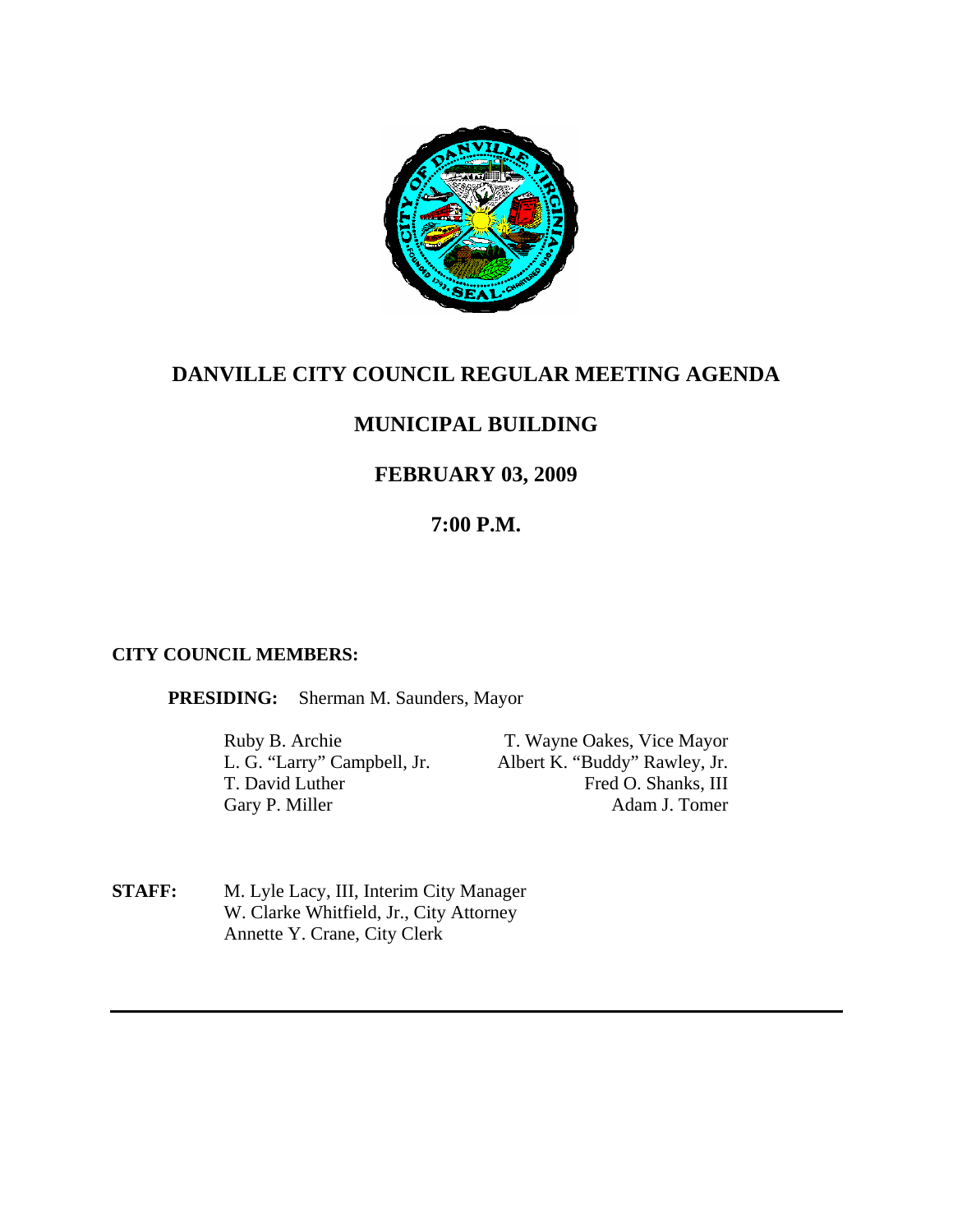### Page 2 of 8

## **I. MEETING CALLED TO ORDER**

## **II. ROLL CALL**

**III. INVOCATION** – Council Member L. G. "Larry" Campbell, Jr.

### **IV. PLEDGE OF ALLEGIANCE TO THE FLAG**

#### **Boy Scout Troop 374**

 St. Luke's United Methodist Church Scout Master: **Steve Gerey**

### **V. ANNOUNCEMENTS AND SPECIAL RECOGNITION**

### **VI. COMMUNICATIONS FROM VISITORS**

*Citizens who desire to speak on matters not listed on the Agenda will be heard at this time. Citizens who desire to speak on Agenda Items will be heard when the Agenda Item is considered.* 

### **VII. OLD BUSINESS**

- A. Consideration of Approval of Minutes for a Special Council Work Session, Regular Council Meeting, and Regular Council Work Session, all Held on January 20, 2009; and a Special Closed Work Session Held on January 27, 2009.
- B. Consideration of Appropriation of Funds from the United States Department of Transportation to Update the Hazardous Materials Emergency Response Plan (HMERP). Council Letter Number 11-09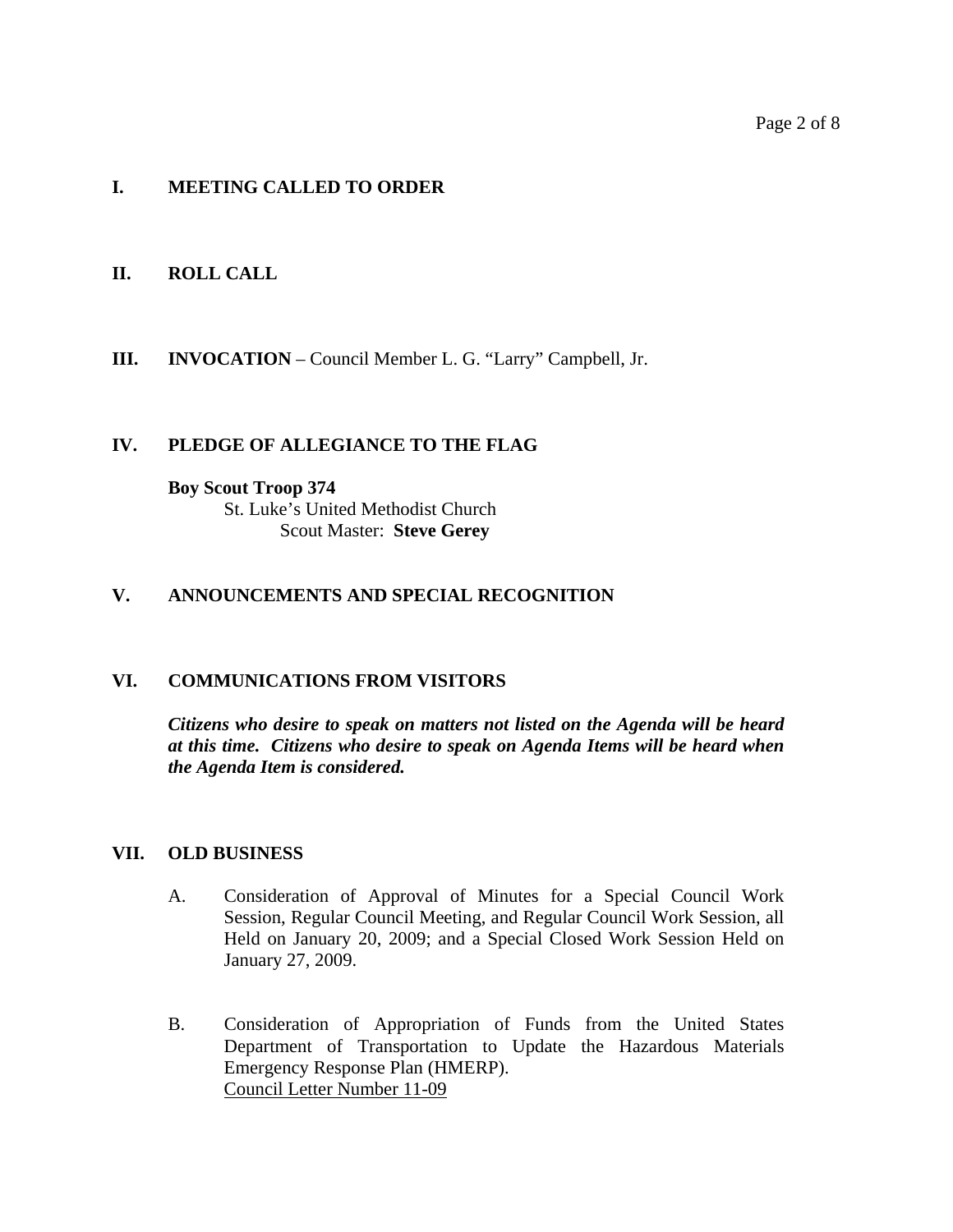1. Ordinance Amending the Fiscal Year 2009 Budget Appropriation Ordinance to Provide for a Grant in the Amount of \$27,000 from the United States Department of Transportation. **FINAL ADOPTION**

## **VIII. APPOINTMENTS**

- A. Resolution Appointing Geary H. Davis as a Member of the Danville Redevelopment and Housing Authority Board of Commissioners.
- B. Resolution Appointing John H. Laramore as a Member of the Planning Commission.
- C. Resolution Reappointing Ramona N. Fletcher as a Member of the Southern Area Agency on Aging, Inc.
- D. Resolution Appointing Philip W. Campbell as a Member of the Southern Area Agency on Aging, Inc.

## **IX. NEW BUSINESS**

- A. Consideration of Request to Rezone Property Located at 178 Crystal Lane and Adjacent Lot to the East, for the Purpose of Bringing a Non-Conforming Single-Family Home into Compliance. Council Letter Number 12-09
	- 1. Public Hearing
	- 2. Ordinance Rezoning from HR-C Highway Retail Commercial District to S-R Suburban Residential District, 178 Crystal Lane and Adjacent Lot to the East.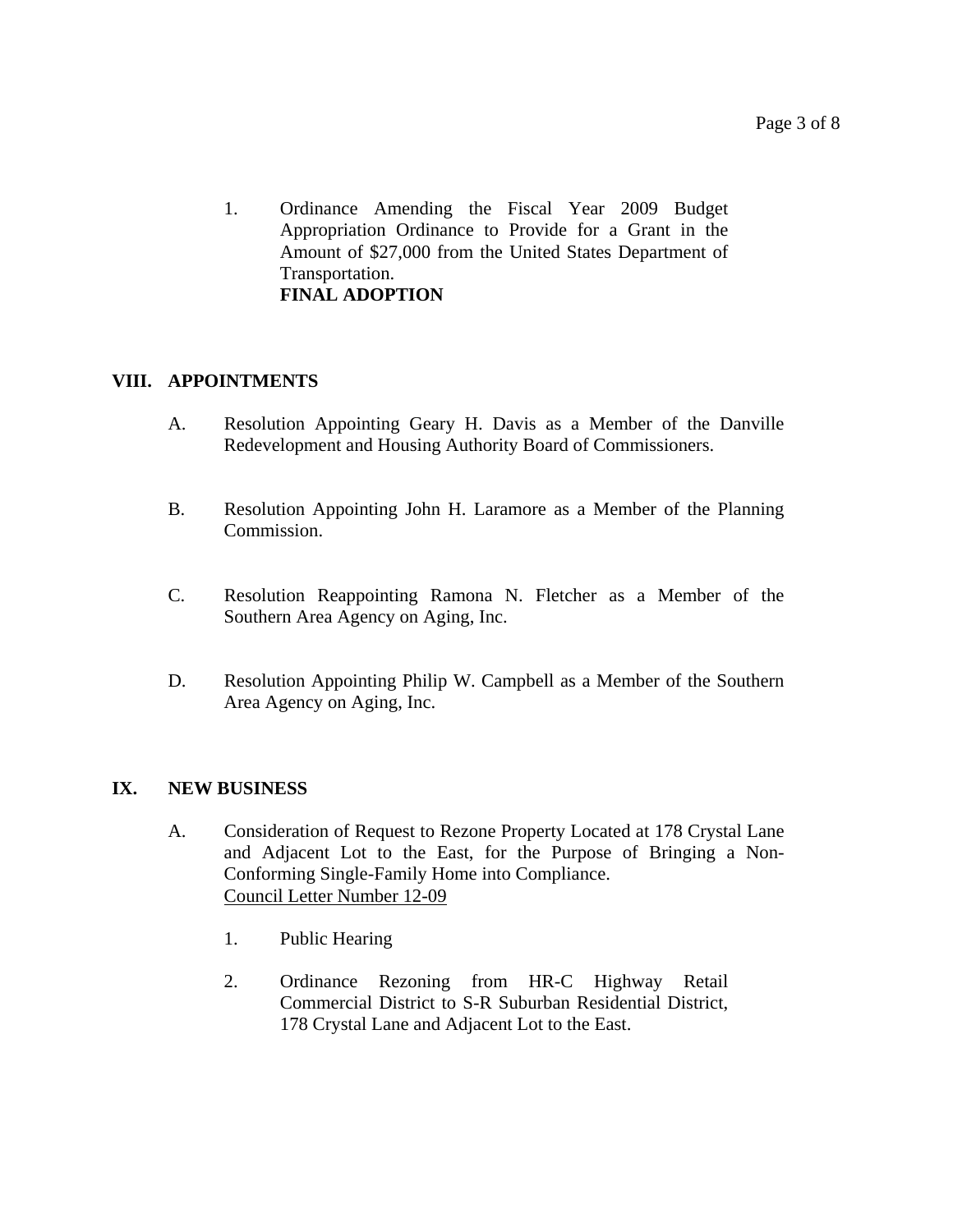- B. Consideration of Request to Rezone Property Located at 406 Jefferson Street, for the Purpose of Using the Upstairs as a Residential Dwelling Unit, with Commercial Uses on the Ground Floor. Council Letter Number 13-09
	- 1. Public Hearing
	- 2. Ordinance Rezoning from OT-R Old Town Residential District to "Conditional" CB-C Central Business Commercial District, 406 Jefferson Street.
- C. Consideration of Request for a Special Use Permit, for Property Located at 411 Main Street, for the Purpose of Hosting Parties and Events for Commercial Purposes. Council Letter Number 14-09
	- 1. Public Hearing
	- 2. Ordinance Granting a Special Use Permit to Allow for Commercial Indoor Recreation in Accordance with Article 3.K, Section C, Item #5, of Chapter 41, of the Code of the City of Danville, Virginia, 1986 as Amended, Subject to Conditions at 411 Main Street.
- D. Consideration of Amending and Reordaining Certain Sections of Chapter 41 Entitled "Zoning Ordinance," of the Danville City Code, Regarding Uses Permitted by Special Use Permit. Council Letter Number 15-09
	- 1. Public Hearing
	- 2. Ordinance Amending and Reordaining Certain Sections of Chapter 41, Entitled "Zoning Ordinance", of the Danville City Code, Including Specific Sections in Article 3.L, Entitled "TW-C Tobacco Warehouse Commercial District", Section C, Entitled "Uses Permitted by Special Use Permit".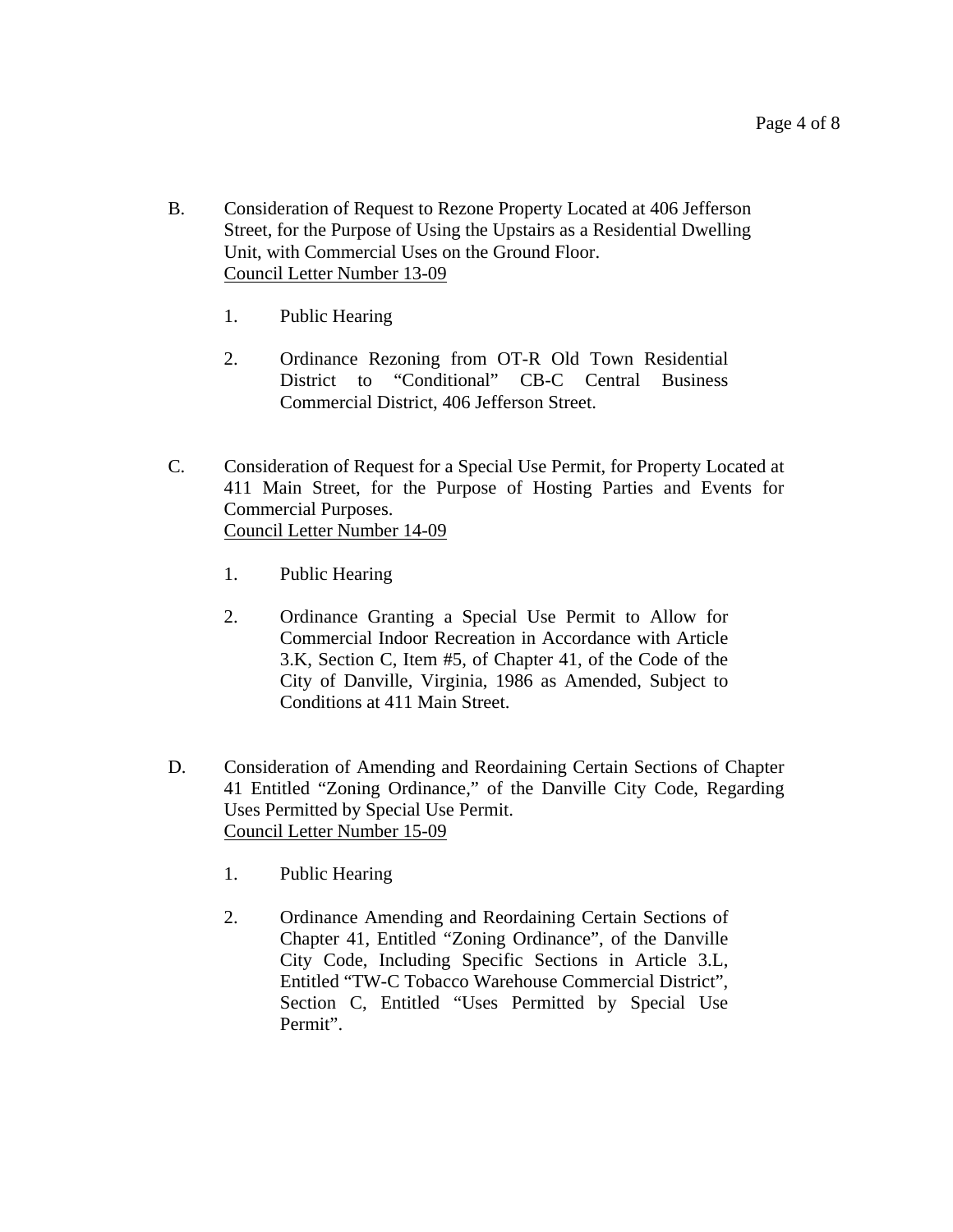- E. Consideration of Request for a Special Use Permit on Property Located at 315 Lynn Street, for the Purpose of Allowing for Twenty-One (21) Apartment Units, when the Maximum Permitted by Right is Eleven (11). Council Letter Number 16-09
	- 1. Public Hearing
	- 2. Ordinance Granting a Special Use Permit to Allow for an Increase in the Maximum Density of Dwelling Units in Accordance with Article 3.L, Section C, Item 13, of Chapter 41, of the Code of the City of Danville, Virginia, 1986, as Amended, at 315 Lynn Street.
- F. Consideration of Request to Rezone Property Located at 503 Hughes Street, in Order to Bring a Legal Non-Conforming Use into Compliance. Council Letter Number 17-09
	- 1. Public Hearing
	- 2. Ordinance Rezoning from OT-R Old Town Residential District to "Conditional" HR-C Highway Retail Commercial District, 503 Hughes Street.
- G. Consideration of Request to Amend the Year 2020 Land Use Plan and to Rezone Property Located at 515 Church Avenue, for the Purpose of Allowing for a Funeral Home. Council Letter Number 18-09
	- 1. Public Hearing
	- 2. Ordinance Amending the Year 2020 Land Use Plan from Neighborhood Service to Community Service and Rezoning from S-R Suburban Residential District to "Conditional" HR-C Highway Retail Commercial District, 515 Church Avenue.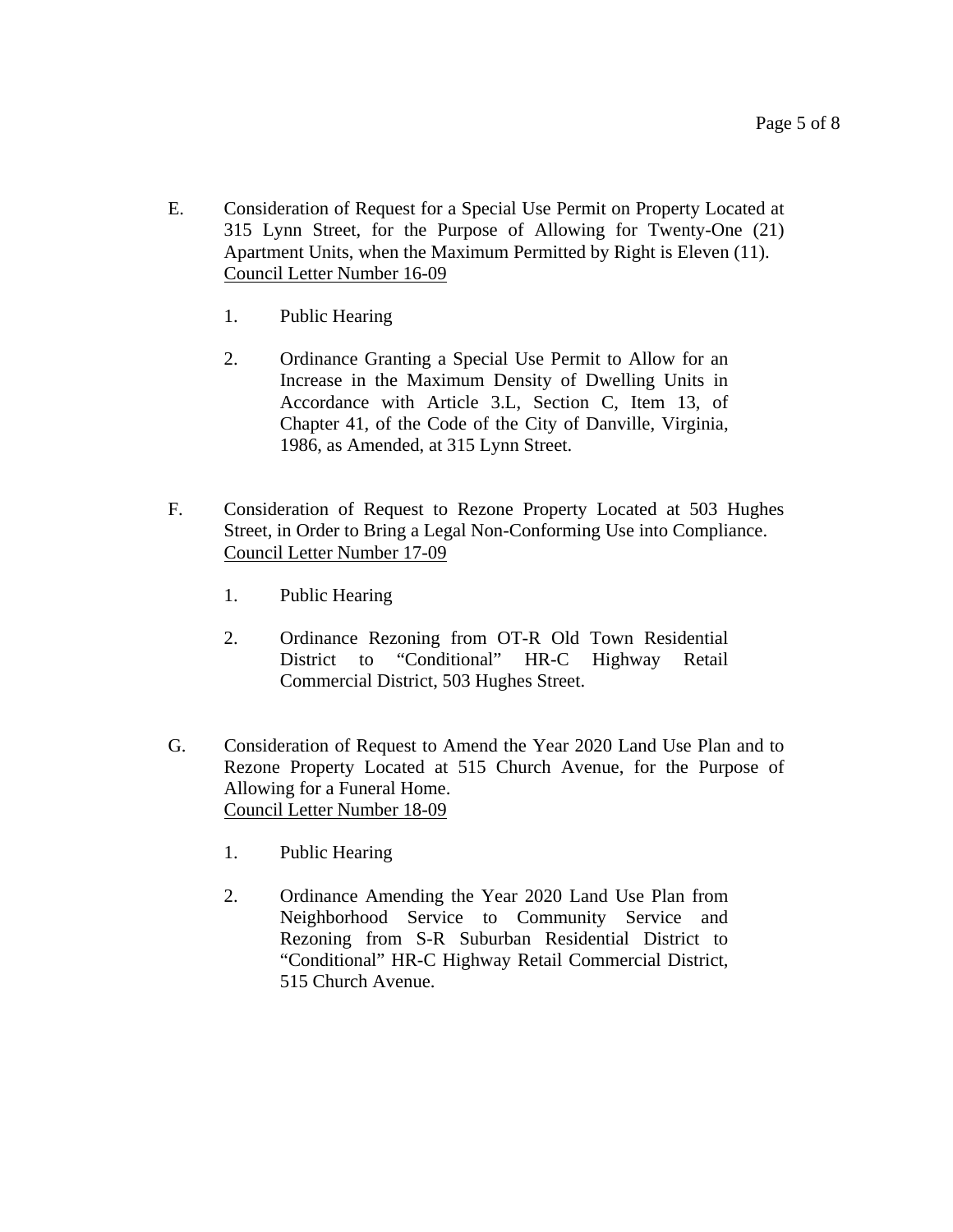- H. Consideration of Request to Amend the Year 2020 Land Use Plan and to Rezone Property Located at 521 Church Avenue, for the Purpose of Allowing for a Funeral Home. Council Letter Number 19-09
	- 1. Public Hearing
	- 2. Ordinance Amending the Year 2020 Land Use Plan from Public/Semi-Public to Community Service and Rezoning from S-R Suburban Residential District to "Conditional" HR-C Highway Retail Commercial District, 521 Church Avenue.
- I. Consideration of Request to Amend the Year 2020 Land Use Plan and to Rezone an Approximately 0.588-Acre Portion of 4849 Riverside Drive, for the Purpose of Allowing for a Funeral Home. Council Letter Number 20-09
	- 1. Public Hearing
	- 2. Ordinance Amending the Year 2020 Land Use Plan from Public/Semi-Public to Community Service and Rezoning from S-R Suburban Residential District to "Conditional" HR-C Highway Retail Commercial District, Approximately 0.588 Acre Portion of 4849 Riverside Drive.
- J. Consideration of Request to Amend the Year 2020 Land Use Plan and to Rezone an Approximately 0.133-Acre Portion of Land on the East Side of Church Avenue, for the Purpose of Allowing for a Funeral Home. Council Letter Number 21-09
	- 1. Public Hearing
	- 2. Ordinance Amending the Year 2020 Land Use Plan from Suburban Single Family Residential to Community Service and Rezoning from S-R Suburban Residential District to "Conditional" HR-C Highway Retail Commercial District, Approximately 0.133 Acre Portion of Land on the East Side of Church Avenue.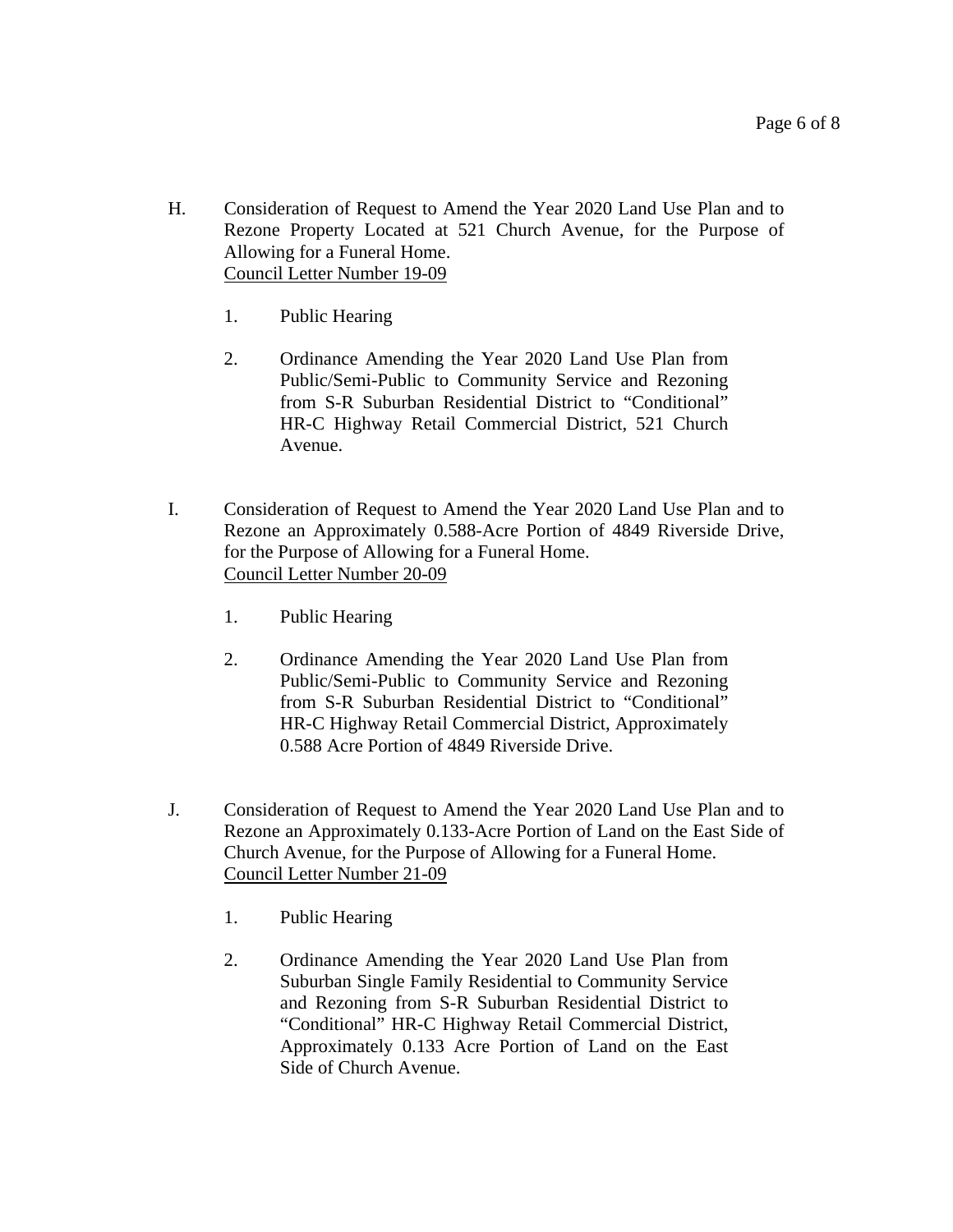- K. Consideration of Amending the Fiscal Year 2009 Budget Appropriation Ordinance to Provide for a Grant from the Library of Virginia to the Circuit Court Clerk's Offices for Records Preservation. Council Letter Number 22-09
	- 1. Ordinance Amending the Fiscal Year 2009 Budget Appropriation Ordinance to Provide for a Grant from the Virginia Circuit Court Records Preservation Program in the Amount of \$14,890 and Appropriating Same. **FIRST READING**
- L. Consideration of Appropriation of Funds from the General Fund Balance, for an Economic Development Incentive, for a Yet-to-Be Announced Project. Council Letter Number 24-09
	- 1. Ordinance Amending the Fiscal Year 2009 Budget Appropriation Ordinance to Provide Funding for Economic Development Incentive from the General Fund Balance and Appropriating Same for a Transfer to the Industrial Development Authority in the Amount of \$1,000,000. **FIRST READING**
- M. Consideration of the City's Comprehensive Economic Development Strategy Projects for 2009. Council Letter Number 10-09
	- 1. Resolution Approving Submission of the Comprehensive Economic Development Strategy Priority Projects for Maintaining Danville's Status as a Redevelopment Area Under the Economic Development Administration's Program.
- N. Consideration of Allowing Only the City of Danville to Aggregate Demand Response of Retail Customers, in Accordance with FERC Order 719. Council Letter Number 23-09